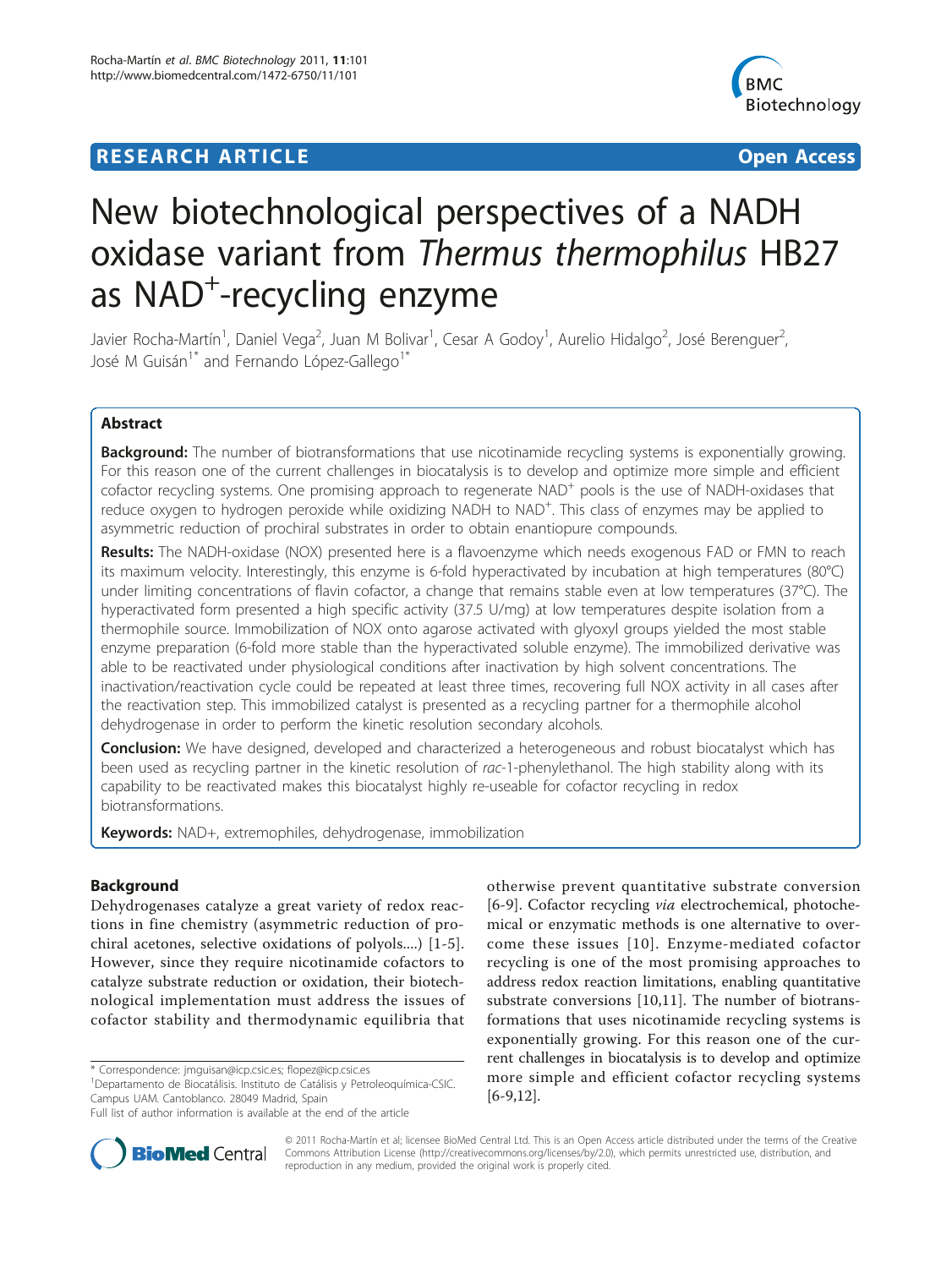One way to recycle NAD<sup>+</sup> is the enzyme-mediated oxidation of the corresponding reduced cofactor using molecular oxygen as an oxidizing agent. In nature, there are two types of NADH-oxidases (EC 1.6.3.1) depending on their catalytic mechanism: 1) enzymes that oxidize NADH through the two-electron reduction of hydrogen peroxide to two molecules of water [[13](#page-9-0),[14](#page-9-0)], and 2) enzymes that catalyze the oxidation of NADH by reducing molecular oxygen to hydrogen peroxide [\[15-17\]](#page-9-0). Water-forming NADH-oxidases are more interesting for biotechnological applications due to the innocuous nature of water as a byproduct. Conversely, the recent application of catalases for in-situ elimination of hydro-gen peroxide [[18\]](#page-9-0) would boost the application of  $H_2O_2$ forming NADH-oxidases in biocatalysis.

The  $H_2O_2$ -forming NADH-oxidases are flavoenzymes, where the flavin cofactor acts as electron mediator, carrying the electrons from NADH to molecular oxygen [[15,16,19](#page-9-0)]. In the last two decades, many  $H_2O_2$ -forming NADH-oxidases have been isolated and characterized from both mesophilic and thermophilic organisms [[15-17](#page-9-0),[19\]](#page-9-0). Enzymes from thermophilic microorganisms are interesting biocatalysts, because their thermostability is much higher than those from mesophilic origin [[20,21](#page-9-0)]. Such resistance to high temperatures facilitates their purification by thermal shocks when they are overproduced in mesophilic hosts like E. coli.

The enormous biotechnological potential of these enzymes have encouraged biotechnologists to approach different downstream strategies to fulfil the stability and productivity requirements imposed by the industry to the enzyme catalysts. Immobilization is presented as a useful technology for simultaneously overcoming two primary industrial limitations: re-using and stability [[22-25](#page-9-0)]. For the last 50 years many immobilization protocols have been successfully applied to enzymes [[26](#page-9-0)-[29\]](#page-10-0). Immobilization techniques may promote enzyme stabilizations that would increase the life-time of the catalyst and therefore the potential of the enzymes as industrial catalysts [[30-35\]](#page-10-0). Recently, reusing of immobilized catalysts has been described through reactivation of inactivated insoluble preparations of a survey of enzymes [[36-38](#page-10-0)]. Therefore, merging of immobilization and reactivation technologies would be able to multiply the biocatalyst lifetime.

We report the isolation, purification and characterization of a NADH-oxidase from Thermus thermophilus HB27 and its preliminary optimization for biotechnological purposes. This enzyme albeit 99% identical to that found in Thermus thermophilus HB8, presented relevant biochemical differences that encouraged us to study some of its biochemical and biotechnological features for its application in cofactor regeneration.

#### **Results**

#### Isolation and expression of recombinant NOX

The gene TTC0057 was amplified from genomic DNA of Thermus thermophilus HB27 as described in Materials and Methods. The sequence of the cloned gene revealed a tyrosine at position 194 as opposed to a histidine found at the same position in the published genome of T. thermophilus HB27 [\[39\]](#page-10-0). This difference was corroborated through a second amplification, cloning and sequencing of the gene from the genomic DNA, suggesting that either the published sequence contained an error or that our strain had acquired a mutation during its growth and maintenance in the laboratory over the years. It is worth to note that such His was also found at position 194 in the well-studied and 99% identical enzyme from T. ther-mophilus HB8 [[40](#page-10-0)] for which the 3D structure is available (PDB code 1NOX). To characterize this variant and shed light on the effect of this single mutation on its activity, the amplified TTC0057 gene was cloned into a pET22b expression vector to overexpress the protein in E. coli BL21. The vast majority of the recombinant protein was obtained in the soluble fraction facilitating its purification (Additional file [1](#page-9-0) Figure S1).

#### Temperature-based purification

Since this enzyme is from a thermophilic microorganism but cloned in a mesophilic one, purification through thermal shock was approached as the simplest way to achieve high purification factors [[41\]](#page-10-0). Crude extract from E.coli containing NOX was incubated at 80°C, achieving a purification factor of 7.5 with a yield of 100% (Table [1](#page-2-0) and Additional file [1](#page-9-0) Figure S1 (SDS-PAGE)).

In order to completely purify NOX, ionic chromatographic steps were further carried out using two different matrixes (polyethylenimine agarose beads (PEI-ag) and sulfate-dextran agarose beads (SD-ag)). These two polymeric coated ionic exchangers are able to absorb the majority of proteins from an E. coli extract [[33,35](#page-10-0)]. Notably, neither PEI-ag nor SD-ag bound NOX, while other proteins form the crude extract were bound to both resin. Consequently, NOX was ever purer at the supernatant fraction after such ionic step. The designed purification protocol was: a thermal treatment at 80°C for 45 minutes, followed by incubation of the supernatant with PEI-ag (purification factor improved two fold) and then with SD-ag. The final purification protocol gave a yield of 70% with a purification factor higher than 16 (Table [1](#page-2-0) and Additional file [1](#page-9-0) Figure S1).

#### Biochemical characterization of purified NOX NOX is flavin-dependent and  $H_2O_2$ -forming oxidase

The pure enzyme is a monomer with an electrophoretic mobility corresponding to the size  $\approx 27$  KDa, as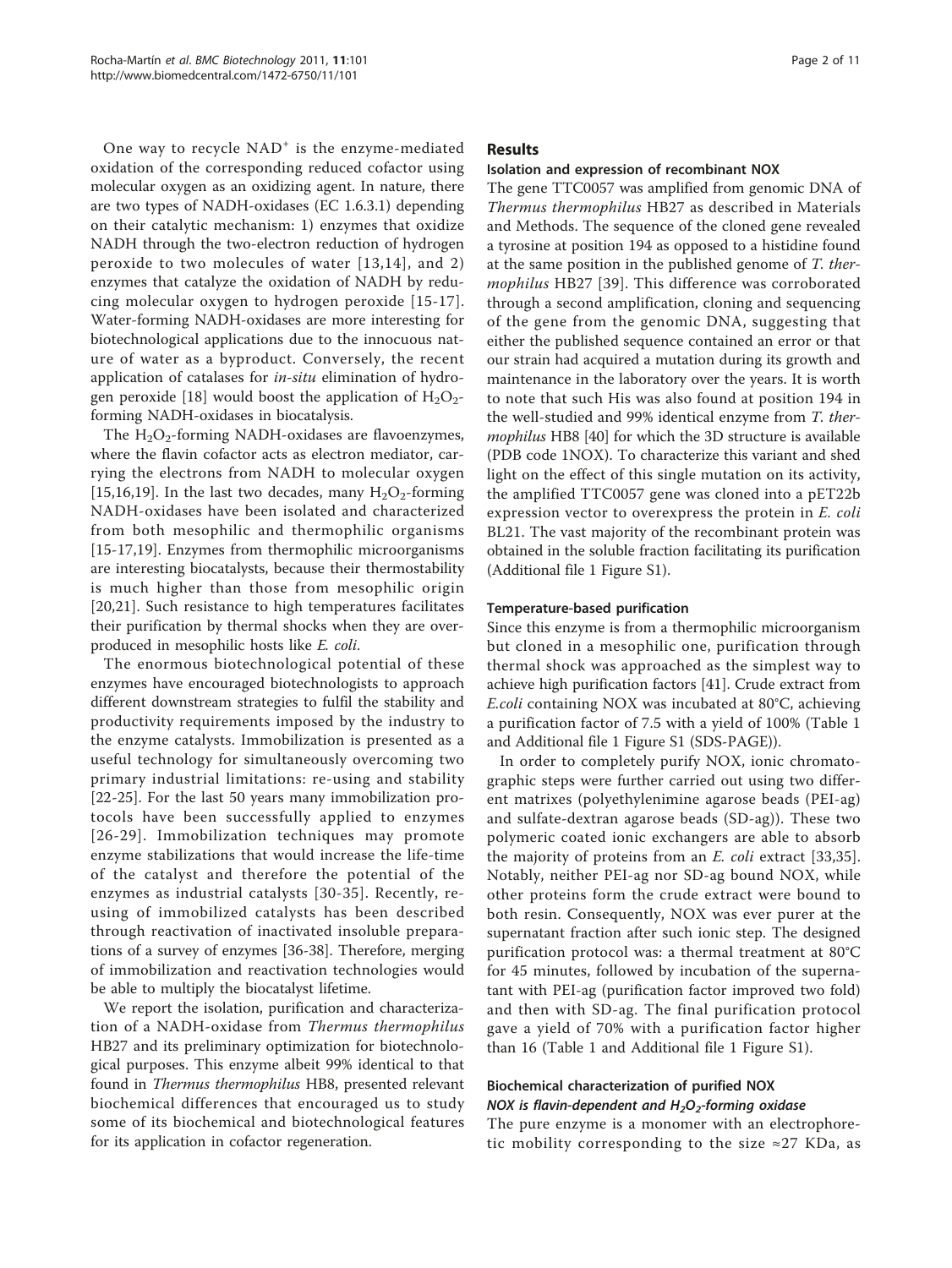| Entry <sup>a</sup> | Protein (mg/ml) | Specific Activity (U/mg) <sup>b</sup> | <b>Purification factor</b> | Purification yield (%) |
|--------------------|-----------------|---------------------------------------|----------------------------|------------------------|
|                    | 26.29           | 0.25                                  |                            | 100                    |
|                    | 6.48            | .88                                   |                            | 100                    |
|                    |                 | 3.69                                  | 14.7                       | 80                     |
|                    | 2.93            | 4.15                                  | 16.6                       |                        |

<span id="page-2-0"></span>Table 1 Purification of NADH oxidase from E.coli.

a<br>Entry 1: Crude extract. Entry 2: Heat treatment (80℃) for 45 min. Entry 3: Heat treatment (80℃ 45 minutes) and further incubation with PEI-ag for 30 min. Entry 4: Heat treatment (80 $^{\circ}$ C 45 minutes) and sequential  $^{\circ}$  activity at 65 $^{\circ}$ C, pH 7 without exogenous FAD/FMN.

expected from its sequence. It is able to oxidize NADH to  $NAD^+$  reducing equimolar amounts of oxygen [[15](#page-9-0),[17,19](#page-9-0)]. (Additional file [2](#page-9-0) Table S1). The crude extract was incubated with different flavin nucleotides. The NOX activity was rather low in the absence of externally-added flavin nucleotide. However, when the cofactor was exogenously added, the activity increased at higher flavin cofactor concentrations up to a maximum activity at 100 μM of flavin mono- or di-nucleotide (Figure 1). This dependence on flavin cofactor addition confirms that the flavin cofactor is not covalently bound to the native enzyme, as opposed to other oxidases [\[19](#page-9-0)[,42](#page-10-0)].

#### Kinetic parameters

NOX is quite active at low temperatures (25-37°C) relative to other enzymes from thermophilic sources. For this reason, steady-state kinetic parameters of this enzyme were calculated at 25°C for the flavin monoand di-nucleotide cofactors and for the NADH (Table 2). Interestingly, the NOX (HB27) in presence of exogenous flavin cofactor (150 μM) showed 6-fold higher catalytic efficiency towards NADH compared to its



counterpart NOX (HB8) under the same conditions. This significant difference was due to the lower Km and higher *kcat* values in favour of the enzyme from our HB27 strain and it may be explained by three amino acids found in the primary sequence of the HB27 strain (K166, H174 and Y194) that differ from those found in the HB8 strain (R166, R174 and H194)

#### Temperature and pH profiles

Other important parameters used to evaluate the biotechnological potential of an enzyme are its response to broad range of pH and temperature, as operational conditions often vary from physiological ones. Moreover, incubation of enzymes at extreme conditions may trigger enzyme aggregation or precipitation. We have immobilized NOX on agarose activated with cyanogen bromide (CNBr-ag) to softly attach the protein to the support through a covalent bond, in an attempt to avoid protein aggregation but without pursuing the protein stabilization by immobilization. Under mild conditions (see methods) NOX was quantitatively immobilized onto CNBr-ag, recovering 80% of the immobilized activity. Both soluble and insoluble enzyme preparations behaved quite similarly under a broad range of pH and temperatures, indicating that no aggregative effects were taking place (Figure [2](#page-3-0)). We were unable to measure enzyme activity at temperatures above 90°C due to technical problems as cofactor stability (Figure [2A](#page-3-0)). Therefore, 90°C was the temperature where the highest activity was measured, confirming that this enzyme was extremely active under high temperatures. On the other hand, this enzyme as well as its counterpart from HB8 strain presented an acidic optimal pH (pH 5) (Figure

|            | Table 2 Kinetics parameters of NOX towards different |  |  |
|------------|------------------------------------------------------|--|--|
| cofactors. |                                                      |  |  |

|                         | Кm<br>(mM)   | kcat<br>$(s-1)$ | kcat/Km<br>$\times 10^6$ (M-1*s-1) |
|-------------------------|--------------|-----------------|------------------------------------|
| NADH <sup>a</sup>       | $2.1 + 0.4$  | $15.6 + 0.7$    | 74                                 |
| FAD <sup>b</sup>        | $34.1 + 6.0$ | $\qquad \qquad$ | $\overline{\phantom{a}}$           |
| <b>FMN</b> <sup>b</sup> | $42.8 + 5.1$ | $\sim$          | $\overline{\phantom{a}}$           |

The steady-state kinetics parameters were calculated at pH 7 and 25°C (See methods). Activities were adjusted to a non-linear regression.<sup>a</sup> Kinetics parameters for NADH were calculated using 50 μM FAD.<sup>b</sup> Kinetics parameters for flavin cofactors were calculated using 10 μM NADH.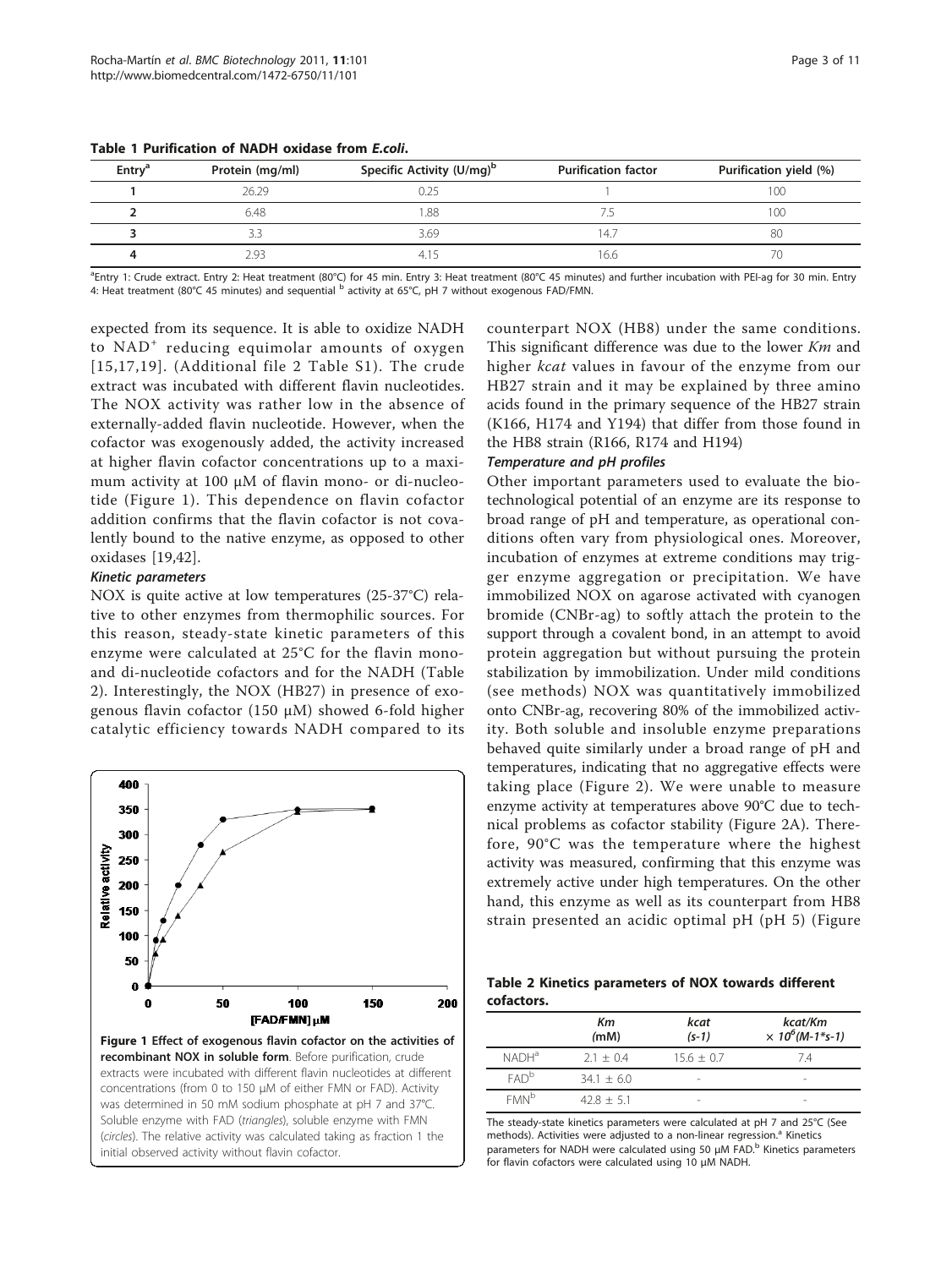<span id="page-3-0"></span>

## 2B)[[19\]](#page-9-0), pH values lower than 5 could not be measured because NADH was unstable under those conditions. Temperature induces NOX hyperactivation at low flavin cofactor concentrations

As it has been mentioned previously, exogenous flavin cofactor was needed to achieve high enzymatic activities. However, when no flavin cofactor was added, an unexpected effect was observed when NOX was incubated at high temperatures. Incubated enzymes were up to 6-fold more active than those which remained at 37°C. In fact, the higher the temperature of incubation, the higher the hyperactivation achieved (Figure 3A). This result was confirmed by analysis of the Arrhenius' plots (Figure 3B). It is evident that the enzyme incubated at high temperature presented lower activation energy than those which did not  $(36 \pm 1 \text{ versus } 48 \pm 0.8 \text{ KJ/mol})$ . The



and then measured at 65°C, in 50 mM sodium phosphate at pH 7 under either limited (white bars) or saturated (black bars) flavin cofactor conditions (150 μM). The relative activity was calculated for each condition (limited or saturated flavin cofactor), taking as fraction 1 the initial activity observed without thermal incubation. (B) Arrhenius' plot of the reaction catalyzed by soluble NOX which was thermal incubated at 80°C for 45 minutes (squares) and by soluble NOX which did not undergo to thermal incubation (rhombus). The negative linear regressions were calculated for each sample, resulting the following equations: for thermally incubated NOX (y = -4339,9  $\times$  + 16,52.  $R^2$  = 0,987) and for non thermally incubated NOX (y = -5828,8  $\times$  + 20,571.  $R^2$  = 0,995).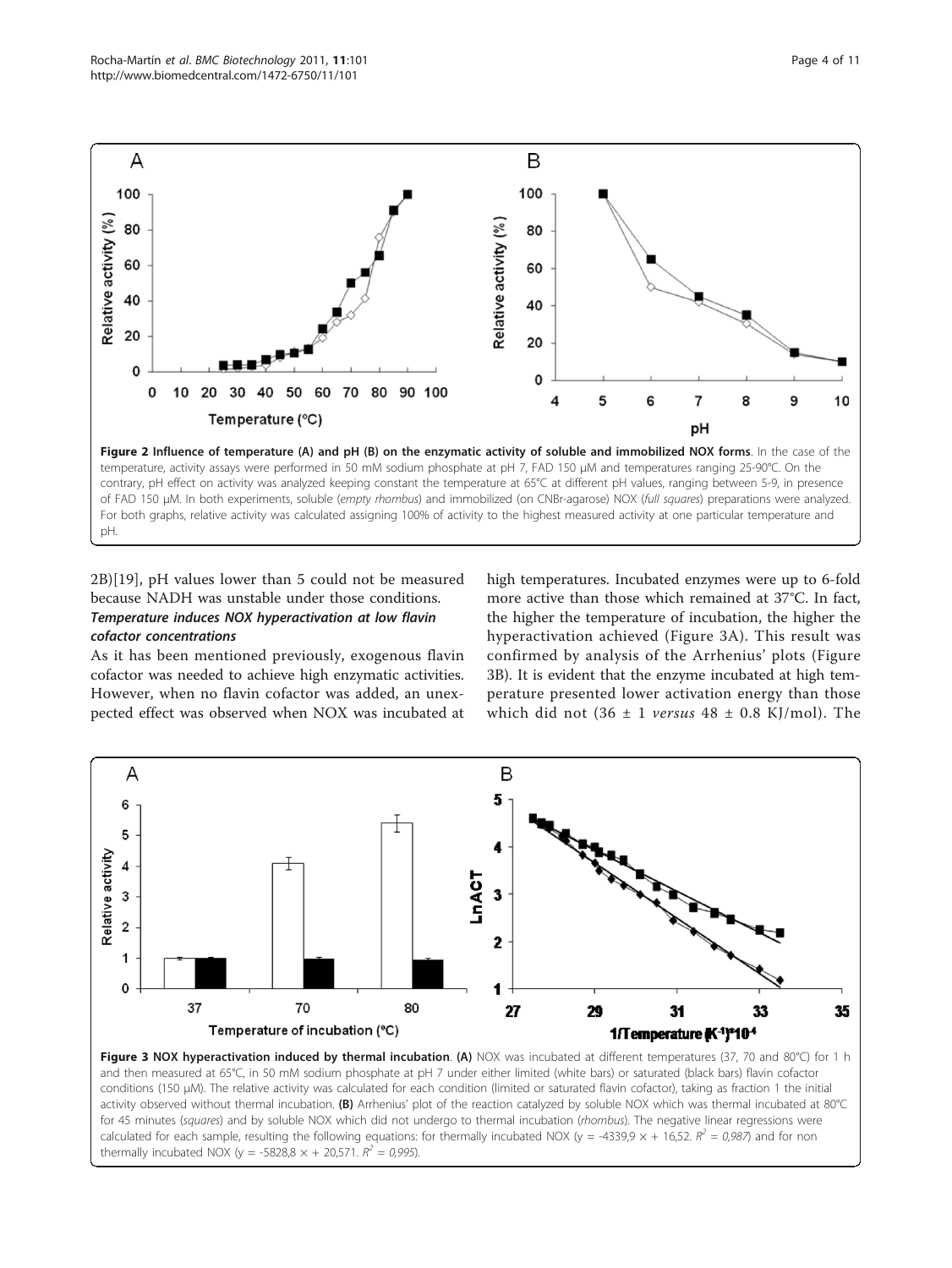thermal-dependent hyperactivation drove the enzyme to a relatively high specific activity (4.5 U/mg) in limited flavin cofactor conditions (no exogeneous cofactor was added) at 37°C, which was 8 times lower than the activity in presence of that flavin cofactor (37.5 U/mg) under the same conditions.

#### Stabilization of NOX via immobilization

Protein immobilization has been shown as an interesting alternative to overcome two important hurdles that enzymes are faced with in order to be used on an industrial scale: Re-using and stability. To this end, we have immobilized NOX onto agarose through three different chemistries. Firstly, NOX was covalently attached to CNBr-ag via its N-terminal [\[43\]](#page-10-0). This immobilization was performed under very mild conditions to have an enzyme preparation with properties very similar to those of the soluble enzyme [[44](#page-10-0),[45\]](#page-10-0), but where enzymeenzyme interactions were diminished. Secondly, NOX was reversibly immobilized via IMAC chemistry onto agarose activated with metal chelates  $(Cu^{2+})$  (IDA-Cu<sup>2</sup>) + -ag) [\[46](#page-10-0),[47\]](#page-10-0). In the resulting enzyme-agarose complex (IDA-Cu<sup>2+</sup>-NOX), the enzyme was immobilized and properly oriented using native histidine rich regions [[47](#page-10-0)]. Finally, NOX was immobilized at alkaline pH values onto agarose activated with glyoxyl groups (Gxag) where the enzyme was immobilized through its lysine rich regions, resulting in very intense covalent attachments [[43](#page-10-0)]. Immobilization yields and recovered activities depended on the respective immobilization protocol (Table 3). Gentle covalent immobilization on CNBr-ag and reversible immobilization on IDA-Cu<sup>2+</sup>-ag, resulted in 100% of immobilization yield and 80% of expressed activity. Conversely, NOX was not quantitatively immobilized on on Gx-ag, and around 40% of the enzymatic activity was lost during the immobilization process (Table 3). When thermal stability was analyzed for each insoluble derivative, the immobilized enzyme always showed an increase in enzyme stability relative to soluble preparations. Immobilization on Gx-ag matrixes

Table 3 Parameters of NOX immobilization onto agarose via different chemistries.

| Activated agarose <sup>a</sup>        | Immobilization yield<br>$\Psi$ (%) <sup>b</sup> | <b>Expressed activity</b><br>Ae $(%)^c$ |
|---------------------------------------|-------------------------------------------------|-----------------------------------------|
| $Gx-aq^a$                             | 85                                              |                                         |
| $CNBr-aqa$                            | 100                                             |                                         |
| IDA-Cu <sup>2+</sup> -ag <sup>a</sup> | l OO                                            |                                         |

6BCL agarose was activated with different functional groups as methods described in order to immobilized NOX through different chemistries, giving each one different properties to the final insoluble preparation. Immobilization yield was calculated as follows;  $\Psi$  (%) = (Supernatant activity after incubation with the support/Supernantant activity before incubation with the support)\*100.<sup>c</sup> Expressed activity was calculated; Ae (%) = (Activity/g of support)/(Immobilized activity/g of support)\*100.

yielded the most stable NOX preparation. Contrarily, the non-covalent immobilization via metal-chelate binding in IMAC-material led to low stabilization factors, even lower than the gentle covalent immobilization on CNBr-ag (Figure 4).

#### Solid-phase biocatalyst re-activation

Recently, our group has developed new strategies for the reactivation of industrially relevant enzymes immobilized by covalent attachment [\[36,37\]](#page-10-0). The ability to reactivate biocatalysts for use in additional operation cycles has provided a new avenue of research focused on biocatalyst reuse on an industrial scale. Since Gx-NOX was the most stable derivative, that preparation was subject to different inactivation/reactivation cycles. Inactivation was carried out under high dioxane concentration (60 vol%), weak acidic pH (pH 5) and 37°C, mimicking a harsh set of conditions where all enzyme activity was lost, even in the case of the stabilized derivative. The inactivated Gx-NOX was incubated in sodium phosphate buffer at pH 7 for several hours in order to recover the biocatalyst's initial activity. This insoluble derivative fully recovered its initial activity in less than 8 h, and reactivation was found to be quantitatively effective for at least three cycles (Figure [5](#page-5-0)). The reactivation of NOX was more efficient when the enzyme was



Figure 4 Thermal stability of different preparation of NOX immobilized onto differently activated agarose surfaces. The preparation of different NOX insoluble derivatives was carried out according to that described in Methods. 8 U (at 65°C) of each NOX insoluble preparations were incubated in 50 mM sodium phosphate at pH 7 and 83°C. At such conditions, half-life time of soluble NOX can be quantified in less than 24 h, allowing thus to calculate the stabilization factors achieved by each immobilization protocol. Stabilization factor was defined as the ration between the half-life times of each immobilized derivative and the soluble preparation. NOX preparations studied here were; soluble (empty rhombus), immobilized onto IDA-Cu<sup>2+</sup>-ag (crosses), immobilized onto CNBr-ag (full triangles) or immobilized onto Gx-ag (full squares). In all cases the crosslinking percentage of agarose was 6% (agarose-6BCL). Results represents the mean  $(\pm$  SD) of three different experiments.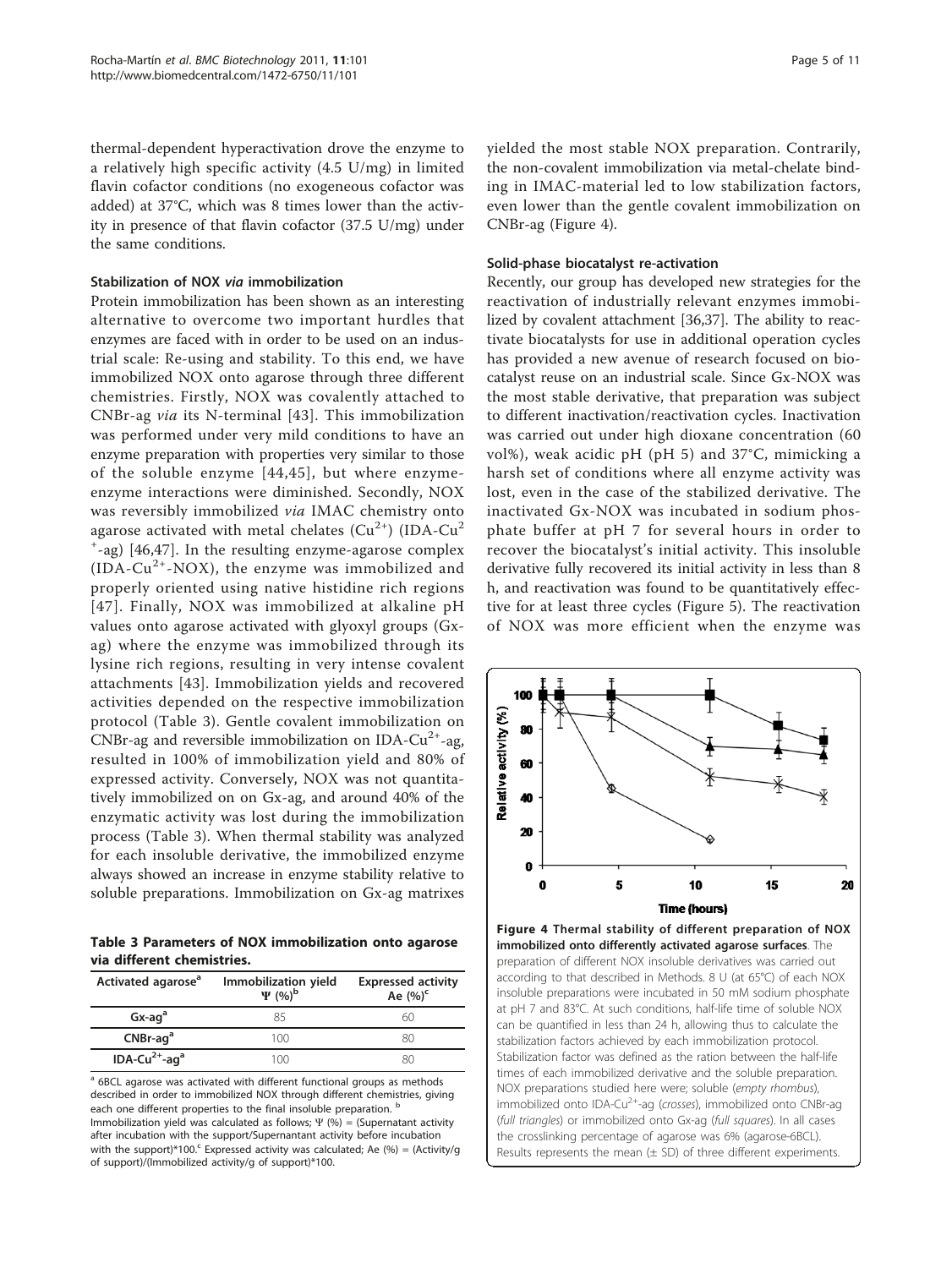<span id="page-5-0"></span>

immobilized on Gx-ag, due in large part to the rigidity and robustness provided by the immobilization chemistry.

#### Kinetic resolution of rac-1-phenylethanol

NOX was used as re-cycling partner of a secondary alcohol dehydrogenase from Thermus thermophilus (TtADH), for the kinetic resolution of rac-1-phenylethanol at 55°C and pH 7. TtADH enantioselectively oxidizes 1-(S)-phenylethanol to acetophenone [[41\]](#page-10-0), reducing  $NAD<sup>+</sup>$  to NADH. In Figure 6 is shown how the bi-enzymatic system was able to oxidize the substrate reaching 99% of enantiomeric excess of  $1-(R)$ -phenylethanol at 50% of conversion. The cofactor re-cycling system has allowed the addition of only 6.5% mol of NADH relative to substrate. The total turnover number of NADH was 10 in each reaction cycle, however it is worth noting that this value could be increased either by decreasing the cofactor concentration or by increasing the substrate concentration. In terms of productivity, 1 mg of immobilized NOX on Gx-Ag was able to recycle 40 μmol of  $NAD<sup>+</sup>$  per hour under the conditions described here. The same result was observed when the reaction was carried out with the reactivated NOX



derivative. Herein we have validated a multi-enzyme system which may be used for kinetic resolutions of a wide variety of secondary alcohols.

## 4. Discussion

We have purified and characterized a variant NADHoxidase from Thermus thermophilus HB27. This enzyme oxidizes NADH to NAD<sup>+</sup>, utilising oxygen as an electron acceptor and a flavin cofactor as an electron mediator, to yield hydrogen peroxide as a product. The amino acid sequence of this NOX enzyme presents 98.5% identity to a similar enzyme isolated from T. thermophilus HB8. However, the new NOX variant presented 5.9-fold higher catalytic efficiency than its counterpart from the strain HB8, a difference that is likely related to the three divergent residues found at positions 166, 174 and 194 (Additional file [3](#page-9-0) Figure S2). Noteworthy, the reported sequence for NOX also differs from the sequence published for the HB27 strain by a single amino acid change at position 194 (H194Y), suggesting either an annotation error at the original sequence [[39](#page-10-0)] or an adaptation of the strain to the laboratory conditions. Because samples of the HB27 strain obtained from other laboratories did not contain such mutation, it is tempting to speculate that higher NADH-oxidase activity might enhance bacterial fitness in the very rich TB medium routinely used in the laboratory, where an excess of reducing power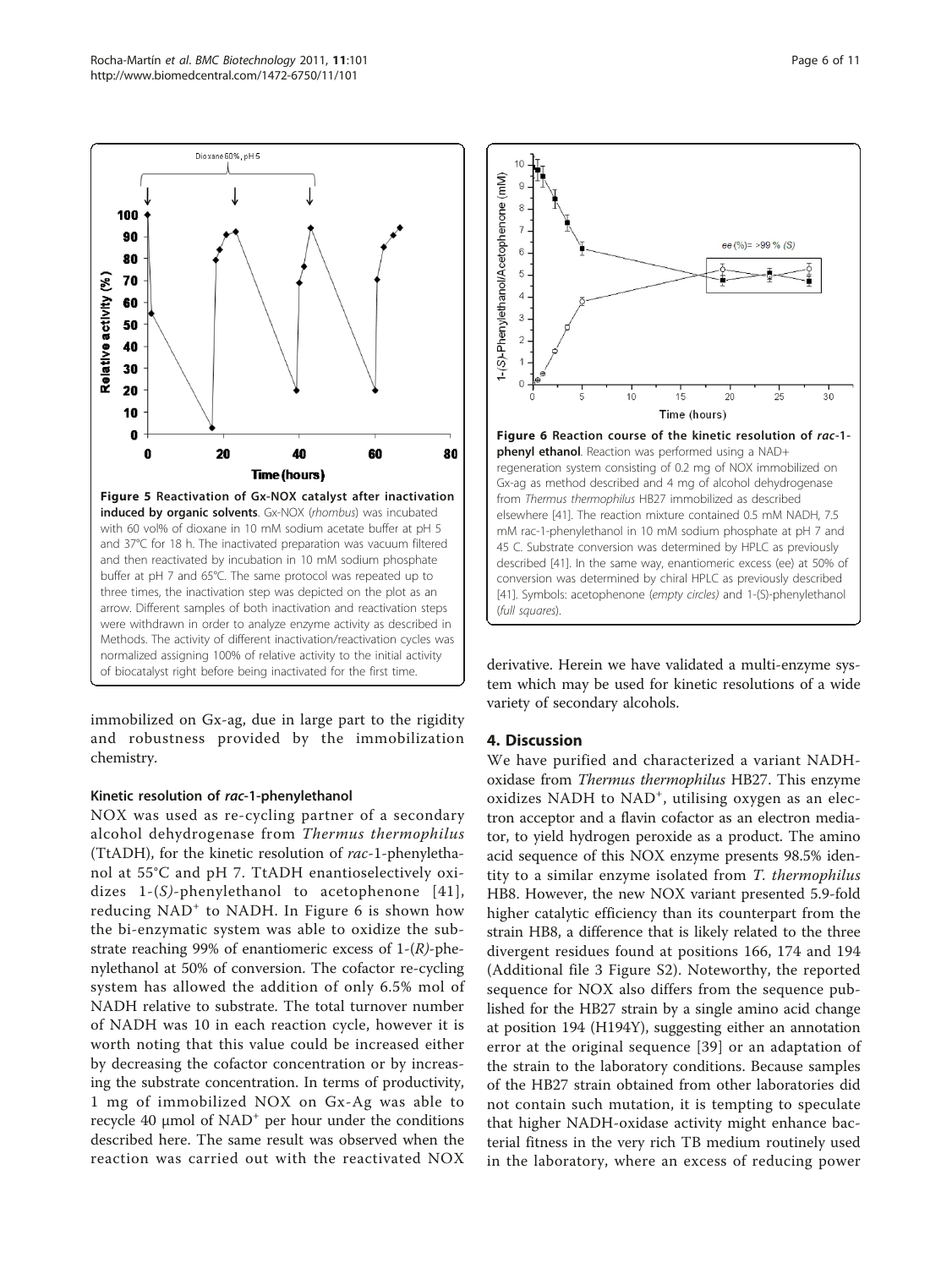(increased NADH/NAD<sup>+</sup> ratio) is likely to occur. In any case, we have found a potential target on NOX primary sequence to further optimize its catalytic performance by protein engineering.

Steady-state kinetic parameters were calculated for purified NOX with three different cofactors, NADH, FMN and FAD. Analyses of the results, revealed one main difference between this NOX and that from the HB8 strain, the catalytic efficiency of NOX towards NADH was higher than what it was reported for that one from the HB8 strain. Currently, mutagenesis experiments are being undertaken in order to shed light on the specific role of the three residues that differ between both proteins on the catalytic activity.

We also described practical thermal hyperactivation of this enzyme under limited conditions of flavin cofactor. This insight suggests a more active NOX conformation at high temperatures, resulting in higher affinity for the flavin cofactor. This beneficial conformation and associated good specific activity can be fixed and retained in further downstream enzyme applications even at low temperature. The nature of this thermally induced conformational change is not clear at present. We suggest that it could be due to enhanced binding of the flavin cofactor, since it was only observed under conditions in which the flavin cofactor is limiting. Similar hyperactivation effects after high temperature incubation have been described for other thermophilic proteins also likely due to conformational reordering of particular regions of the protein missfolded during expression at low temperatures [[48-50\]](#page-10-0). Whatever the reason, this feature gives the NOX described here a high potential for industrial use in NADH recycling in redox reactions. In this sense, we have shown its use coupled to a dehydrogenase for alcohol oxidations at mild temperatures without a requirement for exogenous addition of flavin cofactor, making the process much more cost-effective.

Thinking on these applications, we immobilized the NOX in a broad number of surfaces. In the literature, different immobilization protocols have been used for the immobilization of NADH oxidases especially in the biosensors field [[51-53\]](#page-10-0). From our experiments, covalent attachment of NOX to an agarose support activated with glyoxyl groups resulted, to the best of our knowledge, in the most thermostable NADH-oxidase preparation reported so far. This Gx-NOX derivative shows at the same time irreversible binding of the enzyme and a likely homogeneous protein orientation because preferential covalent binding occurs through the lysine richest regions [[31](#page-10-0)]. These properties related to the immobilization chemistry are the basis for the successfully application to a large number of enzymes, all of which achieved a high stabilization factors [\[31](#page-10-0)].

In addition to the high stability of the insoluble biocatalyst, NOX can also be successfully reactivated once it has been fully or partially inactivated. Here, we have presented the first report of protein reactivation for immobilized NOX on highly stabilized derivatives. Moreover, these derivatives can be efficiently reactivated several times by incubation on phosphate buffer after inactivation cycles in 60 vol % dioxane. An explanation for this could be based on the fact that organic solvents drive enzyme to local distortion rather than a global unfolding [[54\]](#page-10-0). These local distortions may be located on the surface of the enzyme because organic solvents may strip the external water layer essential for enzyme activity [\[55-57](#page-10-0)] (easier to recover when organic solvent is removed) or might occur at a higher scale by unfolding internal domains of the proteins because penetration of the solvent to the hydrophobic core (more difficult to revert). As multipoint covalent immobilization limits severe unfolding [[58\]](#page-10-0), the enzyme can be easily reactivated simply by elimination of the organic solvent. The same behavior was found for other enzymes like lipases [[37\]](#page-10-0) and even for other thermophilic oxidoreductases such as glutamate dehydrogenase from Thermus thermophilus HB7 [\[36](#page-10-0)]. In this last example, recovery of active quaternary structure was achieved, making a breakthrough in solid-phase enzyme reactivation protocols for multimeric enzymes.

Finally, this highly stable and heterogeneous biocatalyst was applied as cofactor recycling partner of a main alcohol dehydrogenase from the same thermophilic source, to kinetically resolve pharmaceutically relevant compounds such as 1-phenylethanol. Expectedly, the selectivity of the main alcohol dehydrogenase was extremely high [\[59](#page-10-0)] and cofactor recycling by NOX allowed reaching the maximum yield using only 6.5% mol of cofactor, which means that one mol of cofactor was recycled up to 10 times per reaction cycle under the conditions studied here. Moreover, since this heterogeneous biocatalyst is highly stable and can be re-used for many cycles, the total turnover of such catalyst can be increased. In addition, and still to be tested, coupling of a catalase to the system should improve the global stability of the enzymes involved in the process. The catalase would be able to, in-situ, eliminate the hydrogen peroxide formed as byproduct by NOX. As a result there would be decreased accumulation of such compound capable of inactivating the protein biocatalysts, which would lead to further optimization of both conversion rate and final yields.

#### Conclusion

The high re-usability of immobilized NOX encouraged us to develop new bi-enzymatic systems where NAD<sup>+</sup> recycling is needed. The thermophilic nature of NOX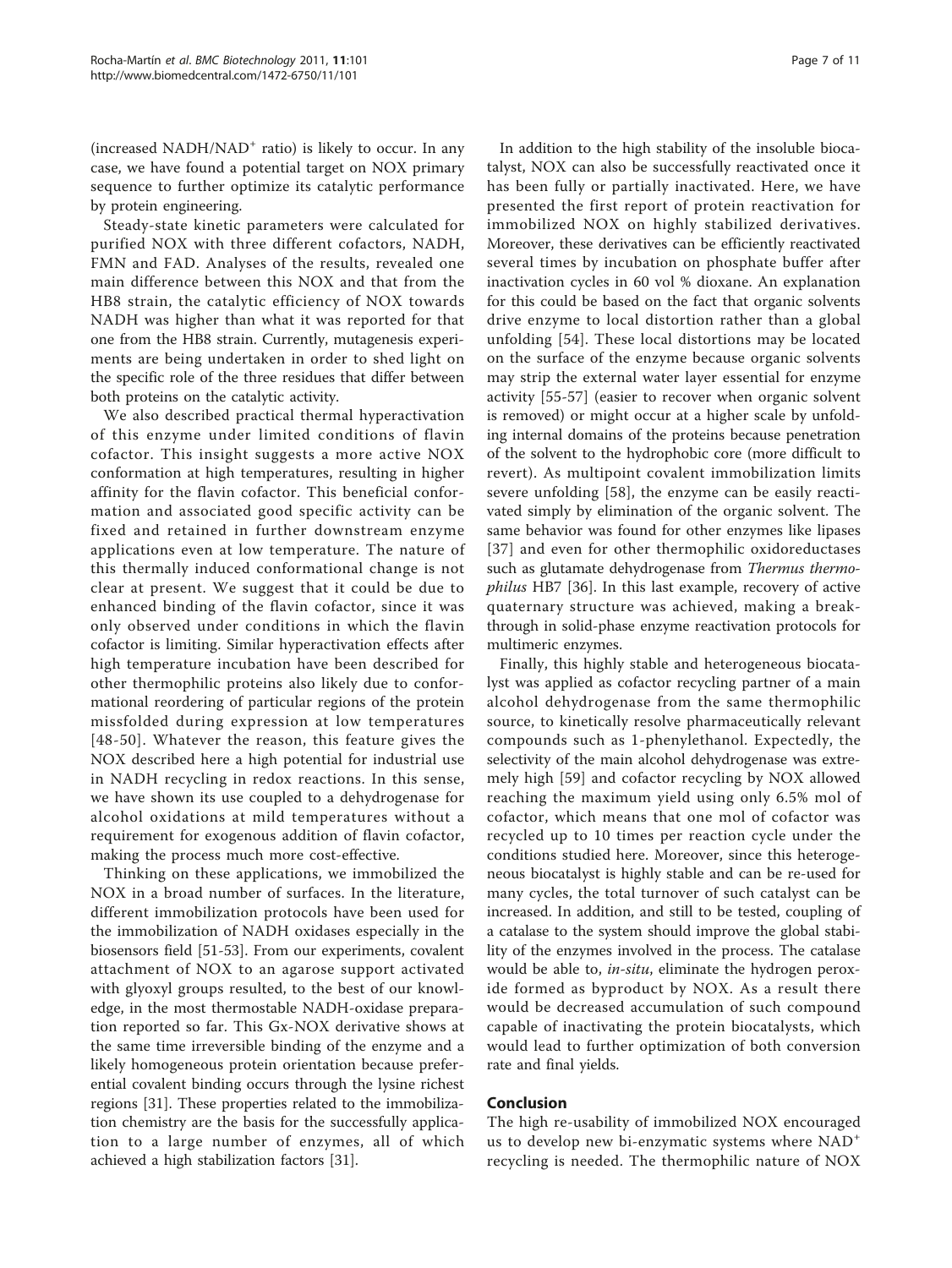and its ability to be reactivated make feasible the use of this catalyst in redox biotransformation coupled to  $H<sub>2</sub>O<sub>2</sub>$  removal systems, p.e catalase. This catalyst has been successfully applied as re-cycling system to the kinetic resolution of secondary alcohols at high temperatures. Further, protein engineering studies need to be done to improve NADH-oxidase performance at lower temperatures, in order to couple it to mesophilic alcohol dehydrogenases.

## Methods

#### **Materials**

Nicotinamide adenine dinucleotide (NADH) was purchased from Jülich Fine Chemicals (Codexis, Redwood city, CA). Flavin adenine dinucleotide (FAD), flavin mononucleotide (FMN), polyethyleneimenine (PEI) (MW: 600-1000 kDa) and sulfate-dextran (MW: 100 kDa) were supplied by Sigma-Aldrich Co (St. Louis, IL). Iminodiacetic acid disodium salt monohydrate (IDA) and copper sulphate (II) 5-hydrate were purchased from Fluka (Buchs, Switzerland). Cyanogen bromide 4B Sepharose and crosslinked agarose beads (4%) were from GE Healthcare (Uppsala, Sweden). Polyethyleneimine agarose beads (PEI-ag) supports were prepared as previously described elsewhere [[33\]](#page-10-0). IMAC supports Glyoxyl agarose beads (Gx-ag) and Sulfate-dextran agarose beads (SD-ag) were prepared as previously described [[46,60,35\]](#page-10-0). Protein concentration was determined using the method of Bradford [[61\]](#page-10-0). All other used reagents were of analytical grade.

#### Cloning and expression of the NOX Bacterial strain, plasmids and growth conditions

Thermus thermophilus HB27 used as DNA source for NOX cloning was a laboratory-adapted strain derived from the original strain donated by Prof Koyama [[62](#page-10-0)]. E. coli strains DH5a [supE44, ΔlacU169 (Δ80 lacZΔM15), hsdR17, recA, endA1, gyrA96, thi-1, relA1] and BL21 DE3 [hsdS, gal (ΔcIts857, ind1, Sam7, nin5, lacUV5-T7 gene 1)] were used for cloning and expression purposes, respectively. The thermophile was grown at 70°C in TB (*Thermus* Broth) [[63](#page-10-0)] under stirring  $(150$  r.p.m.) and *E*. coli was grown at 37°C in modified Luria-Bertani (LB) medium [[64](#page-10-0)]. Ampicillin (100 mg/L) or kanamycin (30 mg/L) were added to the cultures when required for selection.

#### Plasmid construction

DNA isolation, plasmid purification, restriction analysis, plasmid construction and DNA sequencing were carried out by standard methods[[65](#page-10-0)]. The Polymerase Chain Reaction (PCR) was performed using a mixture of Tth and Pfu DNA polymerases as described by the manufacturer (BIOTOOLS B & M, Madrid, Spain). For the construction of the expression vector, the gene TTC0057 coding for the NOX enzyme was amplified using the primers TTC0057 - NdeI Forward: (5'-TTCCATAT-GATGGAGGCGACCCTTCC-3') and TTC0057 - EcoRI Reverse: (5'-TTCGAATTCCTAGCGCCAGAGGAC-CAC-3'), which included restrictions sites for NdeI and EcoRI (underlined). The PCR product was subsequently cloned using the same sites into the expression vector pET22b+, (pET22b-TTC0057). The cloned gene was sequenced by standard methods.

#### Expression of the recombinant protein in E. coli

Plasmid pET22b-TTC0057 was transformed into the expression strain E. coli BL21(DE3), which carries the RNA polymerase gene from the T7 phage under the control of an inducible promoter. The transformed cells were grown at 37°C in of LB with ampicillin until the culture reached an optical density of 0.6 at 600 nm. Then, the expression of the T7 RNA polymerase was induced by addition of iso-propyl-1-thio- $\beta$ -D-galactopyranoside (IPTG) to a concentration of 1 mM. The bacterial culture was incubated at 37°C for further 2 h, and cells were harvested and washed in sodium phosphate buffer by centrifugation (10000  $\times$  g, 10 min) before being stored as wet pellets at -20°C until use.

#### Determination of enzyme activity and kinetics parameters

The activities of the different NOX preparations were analyzed by following the decrease in absorbance at 340 nm corresponding to the oxidation of NADH. A sample of the enzyme preparation (10-100  $\mu$ L) was added to a spectrophotometer cuvette containing 2 mL of 50 mM sodium phosphate buffer at pH 7 and 37°C and 50 μL of 10 mM NADH was added. When indicated, different temperatures and pH values were used. One activity unit (U) was defined as the amount of enzyme required to oxidize 1 micromol of NADH per minute at pH 7 at the indicated temperature (standard activity is given at 25°C, 37°C or 65°C). In all cases, the pH value was adjusted at the indicated temperature using a pH-meter with temperature sensor.

Kinetic parameters were calculated from the initial velocity of NADH consumption assays. The reaction was initiated by adding NOX to the reaction mixture. Measurements were performed at 37°C in 50 mM sodium phosphate at pH 7, at different NADH concentrations. Assays were performed in triplicates at each concentration. Results were fitted using the Michaelis-Menten equation based non-linear regression analysis of the data at each fixed concentration [\[66](#page-10-0)].

#### Purification of the NOX

Cells were lysed by sonication, and the cell debris was eliminated by centrifugation  $(10,000 \times g)$  for 10 min). Crude protein extracts were diluted 10 fold in 10 mM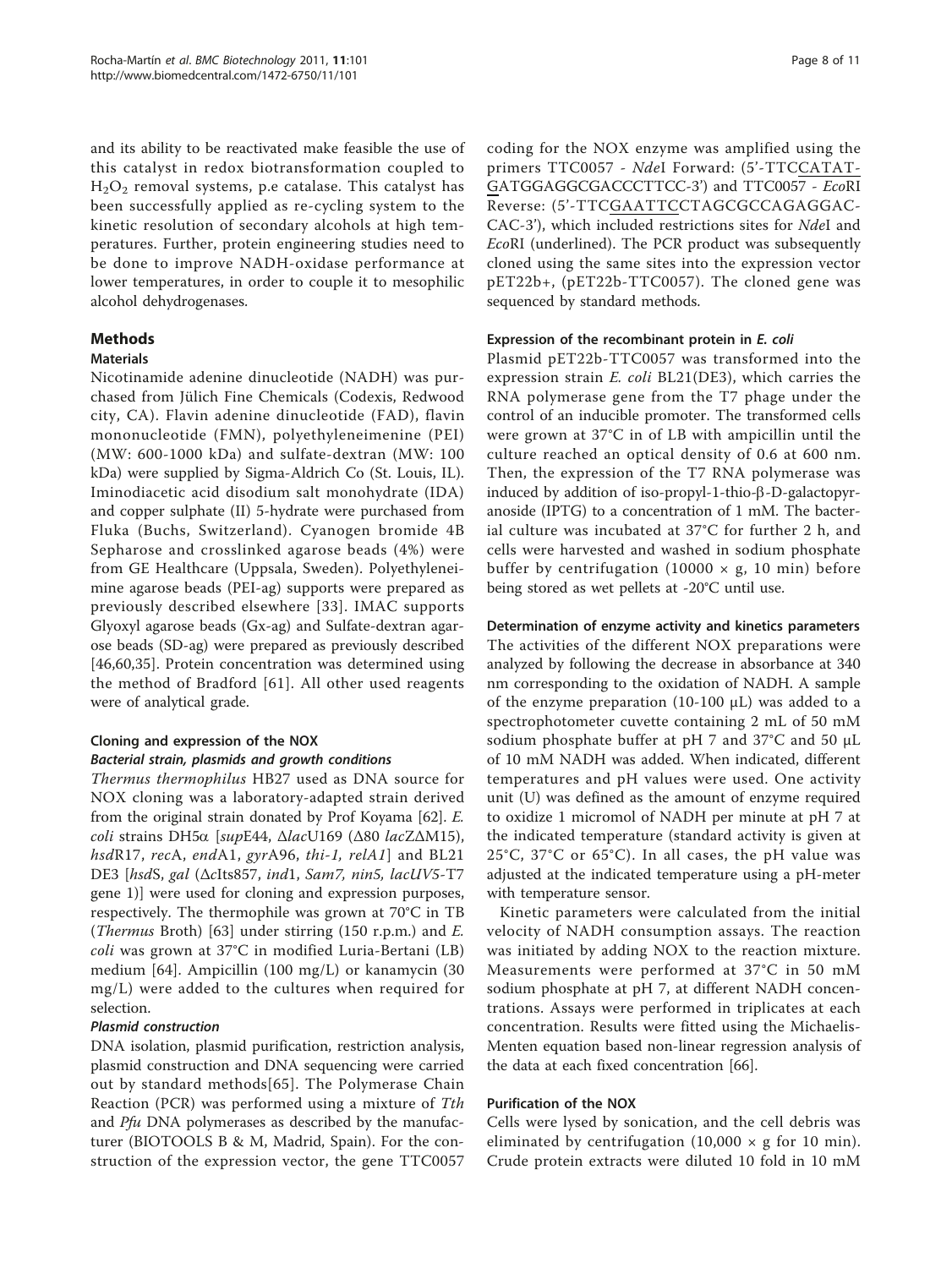sodium phosphate at pH 7 and incubated at 80°C and pH 7 for 45 min. Protein aggregates were discarded after centrifugation (10,000  $\times$  g for 10 min), and the clarified supernatant containing the NOX activity was offered to different chromatographic supports (PEI-ag and SD-ag) at pH 7 and 25°C (1 g of support per 10 mL of protein extracts). Periodically, the activity of NOX and the concentration of proteins were analyzed in both the supernatant and the suspension fractions to monitor the purification process.

## Enzyme immobilization on CNBr-activated sepharose 4 **BCL**

The immobilization was carried out by adding 2 g of the CNBr-activated support to 20 mL of 10 mM sodium phosphate at pH 7 containing 8 U (at 65°C) of NOX. The suspension was kept under mild stirring for 15 minutes at 4°C. Afterward, the support was filtered and washed with 10 mM sodium phosphate buffer at pH 7 and incubated for 2 hours in 1 M ethanolamine at pH 8 to block the remaining reactive groups. Finally, the immobilized preparation was washed with 10 mM sodium phosphate at pH 7.

## Enzyme immobilization on agarose activated with metal chelates

A volume of 20 mL of 10 mM sodium phosphate at pH 7 containing 8 U (at 65°C) of NOX was mixed with 2 g of metal-IDA support. The suspension was gently stirred at 25°C. Samples of both supernatant and suspension were withdrawn at different times to analyze enzyme activity as described above. Finally, the immobilized preparation was washed with 10 mM sodium phosphate at pH 7.

## Enzyme immobilization on agarose activated with glyoxyl groups

2 g of activated agarose were incubated with 20 ml of 100 mM sodium bicarbonate pH 10.05 containing 8 U (at 65°C) of soluble NOX. The suspension was gently stirred at 25°C. Samples of both supernatant and suspension were withdrawn at different times to analyze enzyme activity as described above. Finally, the immobilized preparations were reduced for 30 minutes at 25°C with 20 mg sodium borohydride as described elsewhere [[31\]](#page-10-0). After this period the preparation was washed with an excess of 10 mM sodium phosphate at pH 7 and assayed.

## Effects of temperature and pH on the activity of soluble enzyme and immobilized NOX

The activities of soluble and CNBr-NOX preparations were assayed at different temperatures (from 25 to 90°

C) in 50 mM sodium phosphate and at different pH values (pH 5-10). The following buffer systems were used (50 mM): sodium acetate (pH 5.0), sodium citrate (pH 6.0), sodium phosphate (pH 7.0 and pH 8.0) and sodium carbonate (pH 9.0 and pH 10.0). All pH values were adjusted at 65°C using a pH-meter with temperature sensor.

### Thermal inactivation assays

Different NOX preparations (soluble and immobilized) were incubated in 50 mM sodium phosphate at pH 7 and 83°C. Samples were withdrawn at different times and their activity was measured as previously described.

## Chemical Inactivation/Reactivation cycles (Reactivation experiments)

Gx-NOX was incubated with 60 vol % of dioxane in 50 mM sodium acetate buffer at 37°C and pH 5 for 18 h. The inactivated preparation was vacuum filtered and then reactivated by incubation in 50 mM sodium phosphate buffer at pH 7 and 65°C. For all inactivation/reactivation steps a relation of 1/10 immobilized enzyme/ solution (W/V) was used. The residual activity was always measured at pH 7 and 37°C, as previously described. When a constant value of residual activity was achieved, this was considered the maximum recovered activity. Three consecutive cycles of inactivation/ reactivation of immobilized Gx-NOX were performed.

## Kinetic resolution of rac-1-phenylethanol

The oxidation of acetophenone was performed by the addition of an alcohol dehydrogenase from Thermus thermophilus HB27 (TtADH) immobilized on agarose activated with cyanogen bromide [\[41](#page-10-0)], and by an NAD<sup>+</sup> re-cycling system formed by NOX immobilized on Gxag. The reaction mixture contained 0.5 mM NAD<sup>+</sup>, 10 mM 1-phenylethanol and 200 μM FAD in 50 mM sodium phosphate at pH 7. The reaction was triggered at 55°C by adding 4 mg and 0.2 mg of immobilized TtADH and NOX respcetively. The reaction course was followed via reverse-phase HPLC (Spectra Physic SP 100 coupled with an UV detector Spectra Physic SP 8450) using a Kromasil C18 column (15 cm  $\times$  0.4 cm) supplied by Análisis Vínicos (Spain). The enantiomeric excess (e.e.) was determined by chiral reverse-phase HPLC, using pure commercial enantiomers as standards. The column was chiracel OD-R and the mobile phase was an isocratic mixture of 35% acetonitrile and 65% 10 mM sodium phosphate buffer at pH 7. The analyses were performed at fixed flow of 0.45 ml/min by recording the absorbance at 225 nm. 1-(R)-phenylethanol was eluted after 15.9 min while 1-(S)-phenylethanol was eluted at 17.4 min.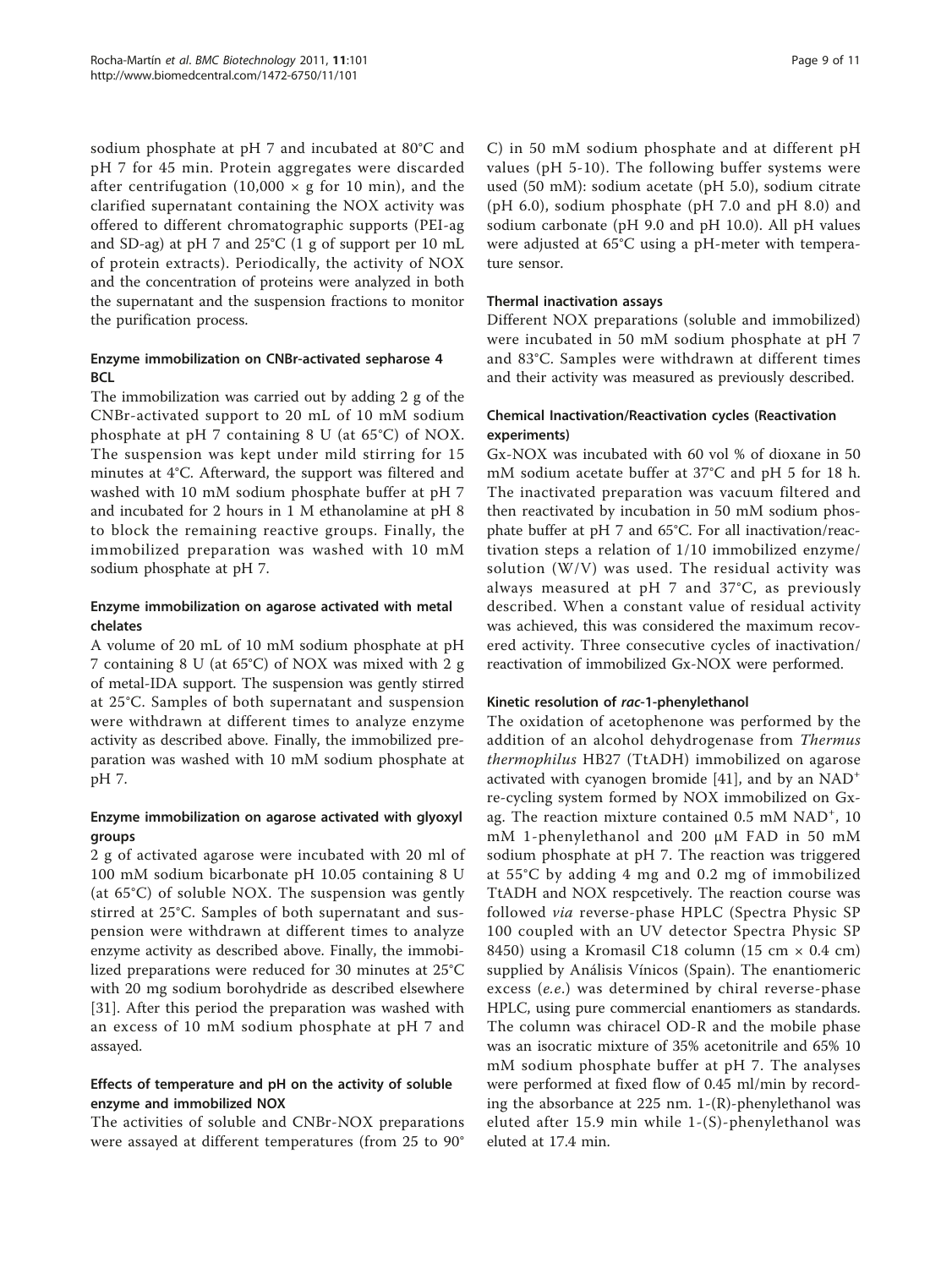### <span id="page-9-0"></span>Additional material

[Additional file 1: F](http://www.biomedcentral.com/content/supplementary/1472-6750-11-101-S1.PDF)igure S1. Analysis SDS-PAGE of NOX purfication. SDS-PAGE (12%) gels obtained during the sequential purification of NOX. Lanes: 1) Molecular weight markers; 3) Crude extract; 5) Supernatant after heat treatment at 80°C for 45 minutes; 6) Supernatant after incubation in presence of PEI agarose for 30 minutes; 8) Supernatant after incubation in the presence of sulfate-dextran agarose for 1 h.

[Additional file 2: T](http://www.biomedcentral.com/content/supplementary/1472-6750-11-101-S2.PDF)able S1.  $H_2O_2$  formation during NAD+ reduction **by NOX**. The enzyme produces exclusively  $H_2O_2$  as previously described Park et al. The fact that the recovery of  $H_2O_2$  was sometimes less than 100% (70-80%), could be explained by the observation that the amount of  $H_2O_2$  measured, was influenced by the time period between the NADH conversion and the actual measurement of  $H_2O_2$ . Apparently, the amount of  $H_2O_2$  in the assay mixture slowly decreased, despite the absence of NADH, which was already completely converted at that moment.

[Additional file 3: F](http://www.biomedcentral.com/content/supplementary/1472-6750-11-101-S3.PDF)igure S2. Alignment of NADH oxidase isolated from Thermus thermophilus HB27 and its counterpart isolated form Thermus thermophilus HB8. Sequence HB27\* resulted from cloning and sequencing of PCR product amplified from genomic DNA of Thermus thermophilus HB27 that we have at our laboratory. The sequence HB8 was corresponding to gene bank accession number: [CAA42707.1](http://www.ncbi.nih.gov/entrez/query.fcgi?db=Nucleotide&cmd=search&term=CAA42707.1). Both sequences were aligned using ClustalW algorithm. (\*) identical residues. (:) different residues, highlighted in grey.

#### Abbreviations

NOX: NADH-oxidase; PEI-ag: agarose 6BCL coated with polyethyleneimine; SD-ag: agarose 6BCL coated with dextran sulphate; Gx-ag: agarose 6BCL activate with glyoxyl groups; IDA-Cu<sup>2+</sup>-ag: agarose 6BCL activated with Cu<sup>2+</sup> coordinated with imidodiacetic acid; CNBr-ag: Agarose 6BCL activated with cyanogens bromide groups.

#### Acknowledgements

Financial support from Madrid Region council CAM (grants S0505/PPQ/0344), CSIC (JAE-doc 108) and the Spanish Ministry of Science (Programa Ramón y Cajal and grants BIO-2008-01481, BIO2010-18875 and CTQ2009-07568) is gratefully acknowledged. An institutional grant from the Fundación Ramón Areces to the CBMSO is also acknowledged. We thank to Carolina Elvira and Grayson Warwrzyn for revising the manuscript.

#### Author details

<sup>1</sup>Departamento de Biocatálisis. Instituto de Catálisis y Petroleoquímica-CSIC. Campus UAM. Cantoblanco. 28049 Madrid, Spain. <sup>2</sup>Centro de Biología Molecular Severo Ochoa. CSIC-UAM. Departamento de Biología Molecular. Campus UAM. Cantoblanco. 28049 Madrid, Spain.

#### Authors' contributions

JRM carried out the experimental work involving the biochemical analysis, protein purification and protein characterization and helped to JMB and CAG in their respective tasks. DV did all the cloning and protein expression work. JMB did the protein immobilization work. CAG did the reactivation experiments. AH and JB revised and participated in the experimental design that involved the molecular biology part. JMG and JB conceived the project and participated in the experimental design of the work. FLG coordinated the experiments and wrote the manuscript and supervised the experiments carried out by the other authors. JMG, JB and FLG carried out the revision of the manuscript. All the authors read and approved the final manuscript.

#### Received: 25 April 2011 Accepted: 3 November 2011 Published: 3 November 2011

#### References

Sorgedrager MJ, Van Rantwijk F, Huisman GW, Sheldon RA: Asymmetric carbonyl reductions with microbial ketoreductases. Adv Synth Catal 2008, 350:2322-2328.

- 2. Burton SG: [Oxidizing enzymes as biocatalysts.](http://www.ncbi.nlm.nih.gov/pubmed/14624863?dopt=Abstract) Trends Biotechnol 2003. 21:543-549.
- 3. Goldberg K, Schroer K, Lütz S, Liese A: [Biocatalytic ketone reduction](http://www.ncbi.nlm.nih.gov/pubmed/17516064?dopt=Abstract)-a [powerful tool for the production of chiral alcohols](http://www.ncbi.nlm.nih.gov/pubmed/17516064?dopt=Abstract)–part I: processes with [isolated enzymes.](http://www.ncbi.nlm.nih.gov/pubmed/17516064?dopt=Abstract) Appl Microbiol Biotechnol 2007, 76:237-248.
- 4. Kroutil W, Mang H, Edegger K, Faber K: [Recent advances in the](http://www.ncbi.nlm.nih.gov/pubmed/15062771?dopt=Abstract) [biocatalytic reduction of ketones and oxidation of sec-alcohols.](http://www.ncbi.nlm.nih.gov/pubmed/15062771?dopt=Abstract) Curr Opin Chem Biol 2004, 8:120-126.
- Nakamura K, Yamanaka R, Matsuda T, Harada T: Recent developments in asymmetric reduction of ketones with biocatalysts. Tetrahedron: Asymmetry 2003, 14:2659-2681.
- 6. Van Der Donk WA, Zhao H: [Recent developments in pyridine nucleotide](http://www.ncbi.nlm.nih.gov/pubmed/12943852?dopt=Abstract) [regeneration.](http://www.ncbi.nlm.nih.gov/pubmed/12943852?dopt=Abstract) Curr Opin Biotechnol 2003, 14:421-426.
- 7. Leonida MD: [Redox enzymes used in chiral syntheses coupled to](http://www.ncbi.nlm.nih.gov/pubmed/11172694?dopt=Abstract) [coenzyme regeneration.](http://www.ncbi.nlm.nih.gov/pubmed/11172694?dopt=Abstract) Curr Med Chem 2001, 8:345-369.
- 8. Liu W, Wang P: [Cofactor regeneration for sustainable enzymatic](http://www.ncbi.nlm.nih.gov/pubmed/17459647?dopt=Abstract) [biosynthesis.](http://www.ncbi.nlm.nih.gov/pubmed/17459647?dopt=Abstract) Biotechnol Adv 2007, 25:369-384.
- 9. Wandrey C: [Biochemical reaction engineering for redox reactions.](http://www.ncbi.nlm.nih.gov/pubmed/15340910?dopt=Abstract) Chemical Record 2004, 4:254-265.
- 10. Hollmann F, Arends IWCE, Buehler K, Schallmey A, Bühler B: Enzymemediated oxidations for the chemist. Green Chemistry 2011, 13:226-265.
- 11. Wichmann R, Vasic-Racki D: Cofactor regeneration at the lab scale. Adv Biochem Eng/Biotechnol 2005, 92:225-260.
- 12. Berenguer-Murcia A, Fernandez-Lafuente R: New trends in the recycling of NAD(P)H for the design of sustainable asymmetric reductions catalyzed by dehydrogenases. Curr Org Chem 2010, 14:1000-1021.
- 13. Hummel W, Riebel B: [Isolation and biochemical characterization of a new](http://www.ncbi.nlm.nih.gov/pubmed/12882306?dopt=Abstract) [NADH oxidase from](http://www.ncbi.nlm.nih.gov/pubmed/12882306?dopt=Abstract) Lactobacillus brevis. Biotechnol Lett 2003, 25:51-54.
- 14. Riebel BR, Gibbs PR, Wellborn WB, Bommarius AS: Cofactor regeneration of NAD<sup>+</sup> from NADH: novel water-forming NADH oxidases. Adv Synth Catal 2002, 344:1156-1168.
- 15. Toomey D, Mayhew SG: [Purification and characterisation of NADH](http://www.ncbi.nlm.nih.gov/pubmed/9490070?dopt=Abstract) oxidase from Thermus aquaticus [YT-1 and evidence that it functions in a](http://www.ncbi.nlm.nih.gov/pubmed/9490070?dopt=Abstract) [peroxide-reduction system.](http://www.ncbi.nlm.nih.gov/pubmed/9490070?dopt=Abstract) Eur J Biochem 1998, 251:935-945.
- 16. Jiang R, Bommarius AS: Hydrogen peroxide-producing NADH oxidase (nox-1) from Lactococcus lactis. Tetrahedron: Asymmetry 2004, 15:2939-2944.
- 17. Kengen SWM, Van Der Oost J, De Vos WM: [Molecular characterization of](http://www.ncbi.nlm.nih.gov/pubmed/12823559?dopt=Abstract) H<sub>2</sub>O<sub>2</sub>-forming NADH oxidases from Archaeogiobus fulgidus. Eur J Biochem 2003, 270:2885-2894.
- 18. Mislovičová D, Pätoprstý V, Vikartovská A: [Enzymatic oxidation and](http://www.ncbi.nlm.nih.gov/pubmed/20339954?dopt=Abstract) [separation of various saccharides with immobilized glucose oxidase.](http://www.ncbi.nlm.nih.gov/pubmed/20339954?dopt=Abstract) Appl Biochem Biotechnol 2010, 162:1669-1677.
- 19. Park HJ, Reiser COA, Kondruweit S, Erdmann H, Schmid RD, Sprinzl M: [Purification and characterization of a NADH oxidase from the](http://www.ncbi.nlm.nih.gov/pubmed/1577005?dopt=Abstract) thermophile [Thermus thermophilus](http://www.ncbi.nlm.nih.gov/pubmed/1577005?dopt=Abstract) HB8. Eur J Biochem 1992, 205:881-885.
- 20. Cowan DA: Thermophilic proteins: Stability and function in aqueous and organic solvents. Comp Biochem Physiol A: Physiol 1997, 118:429-438.
- 21. Daniel RM, Cowan DA: [Biomolecular stability and life at high](http://www.ncbi.nlm.nih.gov/pubmed/10766021?dopt=Abstract) [temperatures.](http://www.ncbi.nlm.nih.gov/pubmed/10766021?dopt=Abstract) Cell Mol Life Sci 2000, 57:250-264.
- 22. Sheldon RA: Enzyme immobilization: the quest for optimum performance. Adv Synth Catal 2007, 349:1289-1307
- 23. Cao L, van Langen L, Sheldon RA: [Immobilised enzymes: Carrier-bound or](http://www.ncbi.nlm.nih.gov/pubmed/12943847?dopt=Abstract) [carrier-free?](http://www.ncbi.nlm.nih.gov/pubmed/12943847?dopt=Abstract) Curr Opin Biotechnol 2003, 14:387-394.
- 24. Klibanov AM: [Enzyme stabilization by immobilization.](http://www.ncbi.nlm.nih.gov/pubmed/35035?dopt=Abstract) Anal Biochem 1979, 93:1-25.
- 25. Mateo C, Palomo JM, Fernandez-Lorente G, Guisan JM, Fernandez-Lafuente R: Improvement of enzyme activity, stability and selectivity via immobilization techniques. Enzyme Microb Technol 2007, 40:1451-1463.
- 26. Alvaro G, Fernandez-Lafuente R, Blanco RM, Guisan JM: [Immobilization](http://www.ncbi.nlm.nih.gov/pubmed/2091528?dopt=Abstract)[stabilization of penicillin G acylase from](http://www.ncbi.nlm.nih.gov/pubmed/2091528?dopt=Abstract) Escherichia coli. Appl Biochem Biotechnol 1990, 26:181-195.
- 27. Fernandez-Lafuente R, Hernández-Jústiz O, Mateo C, Terreni M, Alonso J, Garcia-López JL, Moreno MA, Guisan JM: Stabilization of a tetrameric enzyme (α-amino acid ester hydrolase from Acetobacter turbidans) enables a very improved performance of ampicillin synthesis. J Mol Catal B: Enzym 2001, 11:633-638.
- Fernandez-Lafuente R, Armisén P, Sabuquillo P, Fernández-Lorente G, Guisán JM: [Immobilization of lipases by selective adsorption on](http://www.ncbi.nlm.nih.gov/pubmed/9720258?dopt=Abstract) [hydrophobic supports.](http://www.ncbi.nlm.nih.gov/pubmed/9720258?dopt=Abstract) Chem Phys Lipids 1998, 93:185-197.